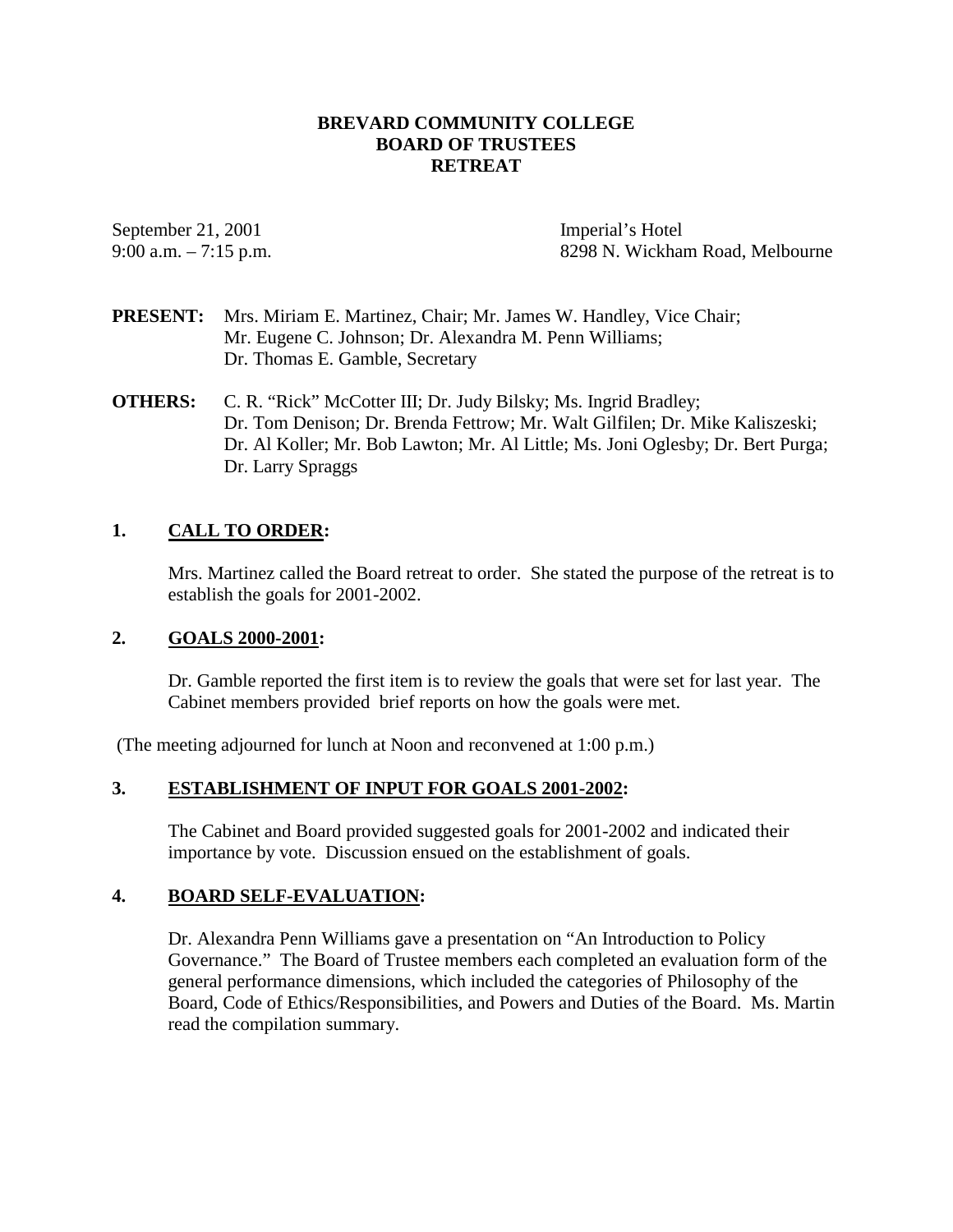Board of Trustees Retreat September 21, 2001  $Page - 2 -$ 

# **5. DISTRICT PRESIDENT'S EVALUATION PROCESS:**

Dr. Gamble provided a copy of the "Board – District President Evaluation Schedule for 2001-2002." The process will begin in April with evaluation forms being distributed at the regular April 2002 meeting and will be completed by the June 2002 meeting. The Board of Trustee members were satisfied with the schedule of the District President's evaluation process.

# **6. ISSUES AND TOPICS:**

## a. Status of TV Station

The Board read the information prepared by Dr. Cobb. There were no concerns expressed.

## b. Charter School Involvement

The Board decided that a workshop should be conducted on this topic. The objectives of the workshop should be:

- 1. Obtain an education on the concept and the state's position.
- 2. Review the current situation in the county.
- 3. Understand their mission and our potential involvement
- 4. Formulate policy in this area.

# c. School Board Relations

The Board would like to arrange for a meeting of the BCC Board of Trustees with the Brevard County School Board to discuss the following issues:

- 1. Charter Schools
- 2. Technical High Schools
- 3. Dual Enrollment
- 4. Establishment of a partnership so that more than 52% of students go on to higher education
- 5. Readiness of high school graduates for college work
- 6. Teachers certifications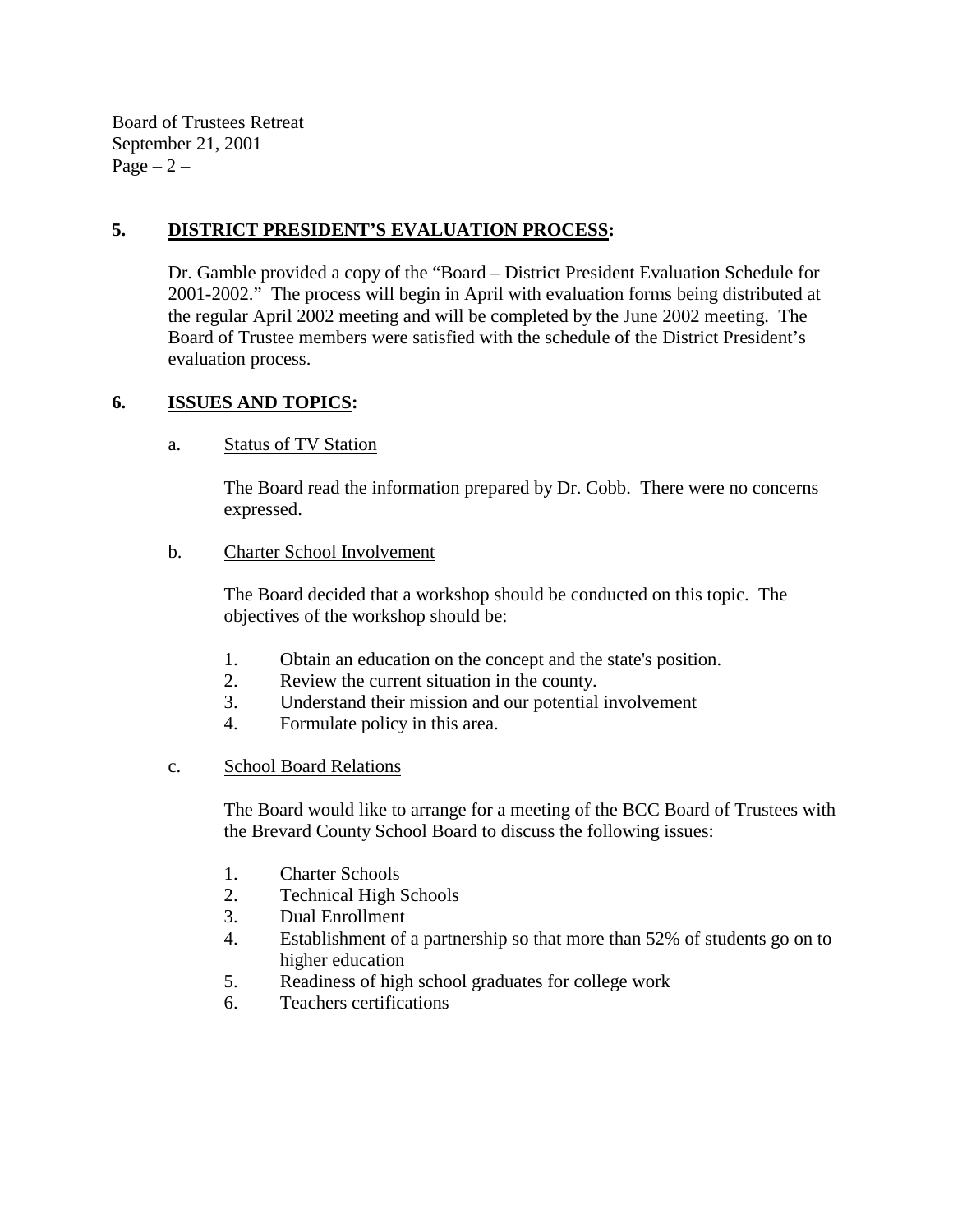Board of Trustees Retreat September 21, 2001  $Page - 3 -$ 

### d. Internal Auditor

After some discussion, the Board decided that it does not wish to hire an internal auditor per se. Instead, they wish for someone to be responsible for ensuring that the college's business processes are adequate for safeguarding the college's assets and are streamlined to eliminate inefficiencies. The Board discussed that their expectations were that the Institutional Effectiveness Department would perform this role.

The Board requested Dr. Gamble's input on this topic.

### e. Structured Analysis

The Board discussed that a structured analysis of college organizations would be beneficial at this point, especially in light of the impending budget cuts. Although Dr. Gamble should be given freedom to pursue this task in whatever fashion he chooses, the Board felt that using Dr. Spraggs to assist on this task might be beneficial, due to his newness to the college. However, the Board felt that assistance from the outside (be it Dr. Spraggs or a consultant) might be beneficial.

The Board thought that this analysis should consider the structure, key business processes and the role of information systems and data utilization in supporting these processes. The role of the outsiders in this effort would be to identify the problems and to propose potential solutions.

Mr. McCotter recommended that a potential team of Dr. Spraggs and Mr. Little could be used for this purpose.

The Board reiterated that the purpose of such study should be to eliminate bureaucracy and to streamline operations. Opportunities for outsourcing should be considered.

## f. Strategic Planning

The Board is concerned that the current strategic planning process does not stress the flow down of business goals from the top to the lowest level of the organization.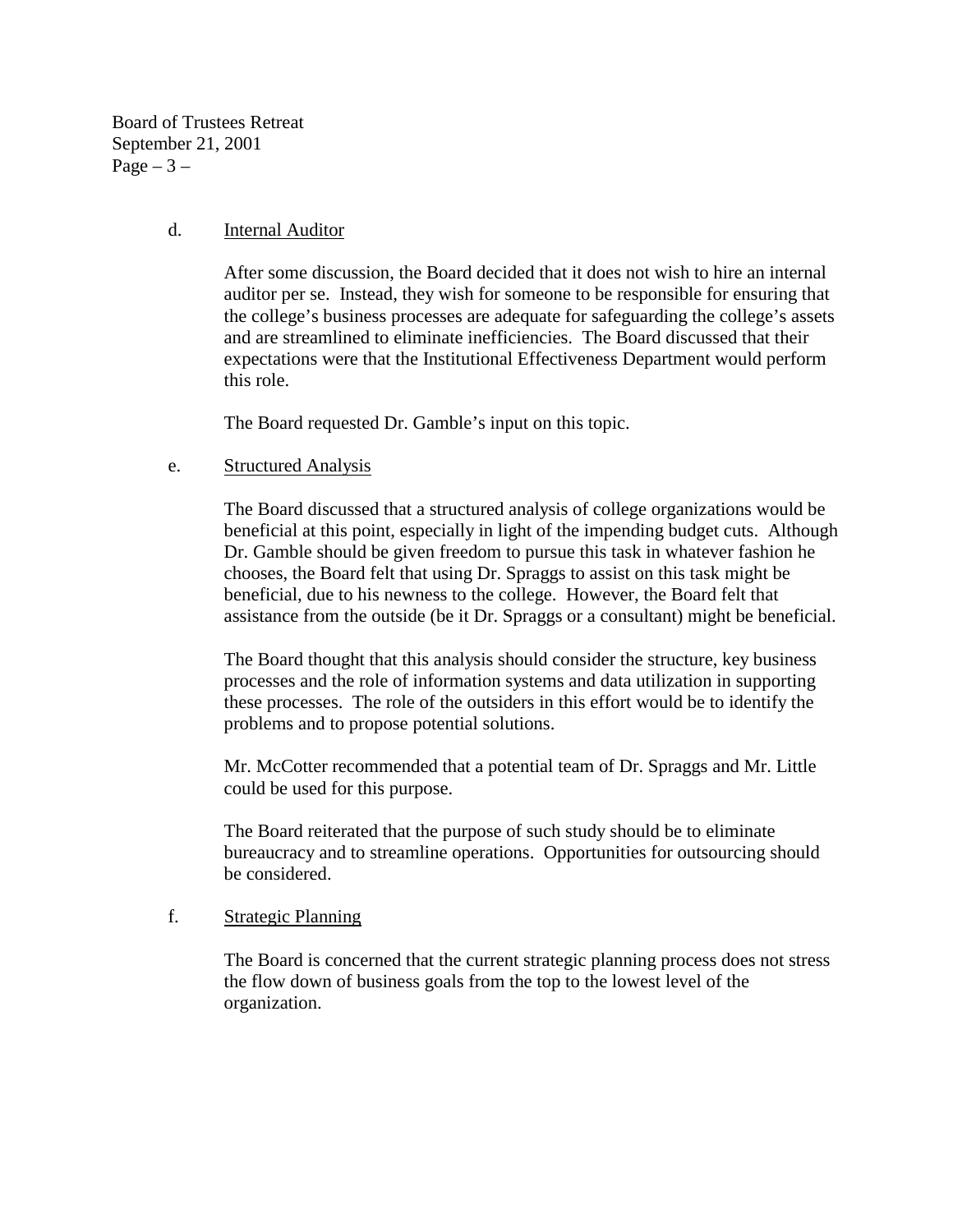Board of Trustees Retreat September 21, 2001 Page  $-4$  –

### g. Alumni Association

Mr. Handley expressed displeasure with the slow pace of development of the Alumni Association. He feels that the organization could serve as a great marketing vehicle for the college, given the great numbers of BCC graduates with successful careers now living in Brevard. After some discussion he suggested to Mr. Johnson, who is the Board representative on the Alumni Association Board that he work with the Association Board to keep the emphasis on getting the Association up and running and that perhaps additional funds might be allocated to speed up the implementation.

### h. Legal Services

The Board discussed Mr. Matheny's plans for retirement. Some Board members said that they had heard that Mr. Matheny's intentions were to stay with BCC for two to three years longer. Mr. Handley expressed some dissatisfaction with Mr. Matheny's recent performance with issues related to sale of the FERF property and resolving the bond issue. Dr. Penn Williams discussed that she was concerned that initially, there was not enough clear and comprehensive legal history upon which to base decisions regarding the Brevard Teaching and Research Laboratories, Inc., but she also felt that once the Board of Trustees had made its decision to sell the Labs, that Mr. Matheny moved forward to perform in an exemplary manner and was of great assistance in gathering historical information in working out the legalities.

Mr. Handley also pointed out that he had heard that Holland and Knight although well respected, were very costly and that this might be the issue with using a large national law firm like this. Mrs. Martinez mentioned that she felt that a large law firm was beneficial due to their breadth and depth in any area that the college may need support. In addition, she reminded the Board that when Holland and Knight was selected, the intent was for Joe Matheny to train them in the affairs of the college and that upon his retirement in a year's time, an attorney from Holland and Knight would take over his role.

The Board concluded the discussion pointing out that Dr. Gamble should get an exact retirement date from Mr. Matheny so it can plan adequately, given that a bid package must be put together, if it is to change the firm that it is using.

### i. District President/Board Communications

Mr. Handley expressed concern that lately, he had not gotten information about some items that he or the board should have been aware of from Dr. Gamble. Dr. Penn-Williams mentioned that there were instances when she had not received information. Mr. Johnson expressed concern with the large amounts of lastminute changes handed out prior to the Board meeting.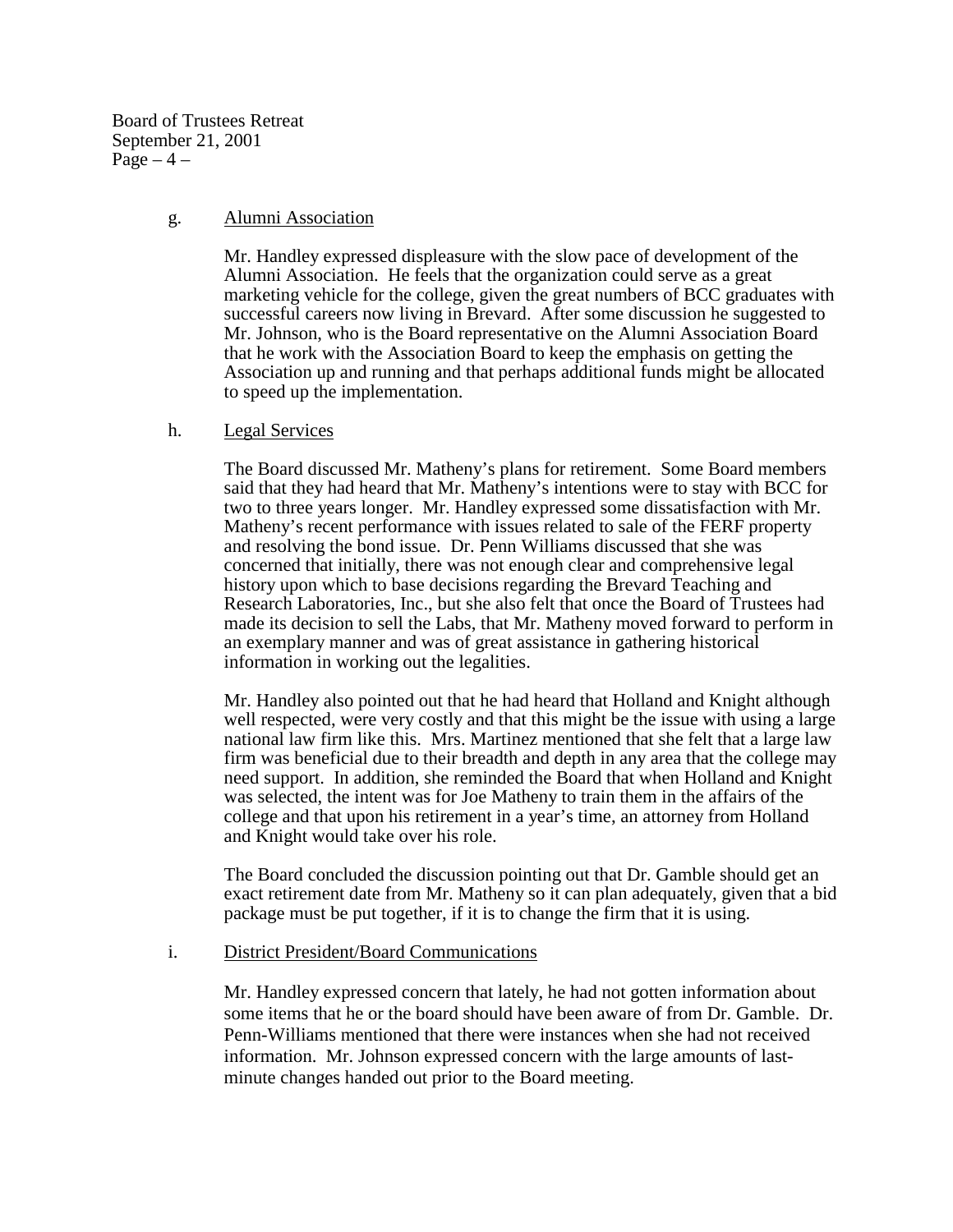Board of Trustees Retreat September 21, 2001 Page  $-5-$ 

> Mrs. Martinez mentioned that she feels that Dr. Gamble has communicated to her all critical issues and that if any Board member finds out that communications has not been appropriate, that they should tell Dr. Gamble immediately.

## j. Board Package via Computer

The Board briefly discussed the idea of having the Board package delivered electronically. Although all Board members were positive on the idea, Dr. Penn Williams expressed some concerns, given that she does not have consistent access to a computer. The Board agreed that Dr. Gamble's office should prepare a proposal to the Board on this issue, if it is workable for the college and results in more flexibility and efficiency for the staff.

The Board discussed the length of Board presentations under "Communications" and decided to establish a rule that presentations should not last any longer than 15 minutes.

Mrs. Martinez asked that Board minutes be reviewed to ensure that they are easy to read and that they convey only the key elements of the discussion and decision being made. She volunteered to review the minutes for a time, until the process is improved.

# **7. GOALS ESTABLISHED FOR 2001-2002:**

The Board reviewed and combined the list of goals previously brainstormed by the Cabinet and Board during their joint session. The following is the list of goals identified by the Board for the 2001-2002 fiscal year. The Board requested Dr. Gamble propose to the Board measurable objectives related to each of these goals.

- 1. Develop and execute a plan for examining and streamlining the organization in order to eliminate bureaucracy and improve effectiveness. The analysis should include the improvement of educational services and data utilization.
- 2. Develop and execute a plan to ensure that staff and faculty salaries reach state average. The plan should consider upgrades to the VIP program and should include measures to bring adjunct technical personnel to a competitive salary level.
- 3. Improve student enrollment and retention rates.
- 4. Develop and execute a plan for improving physical plant and landscaping.